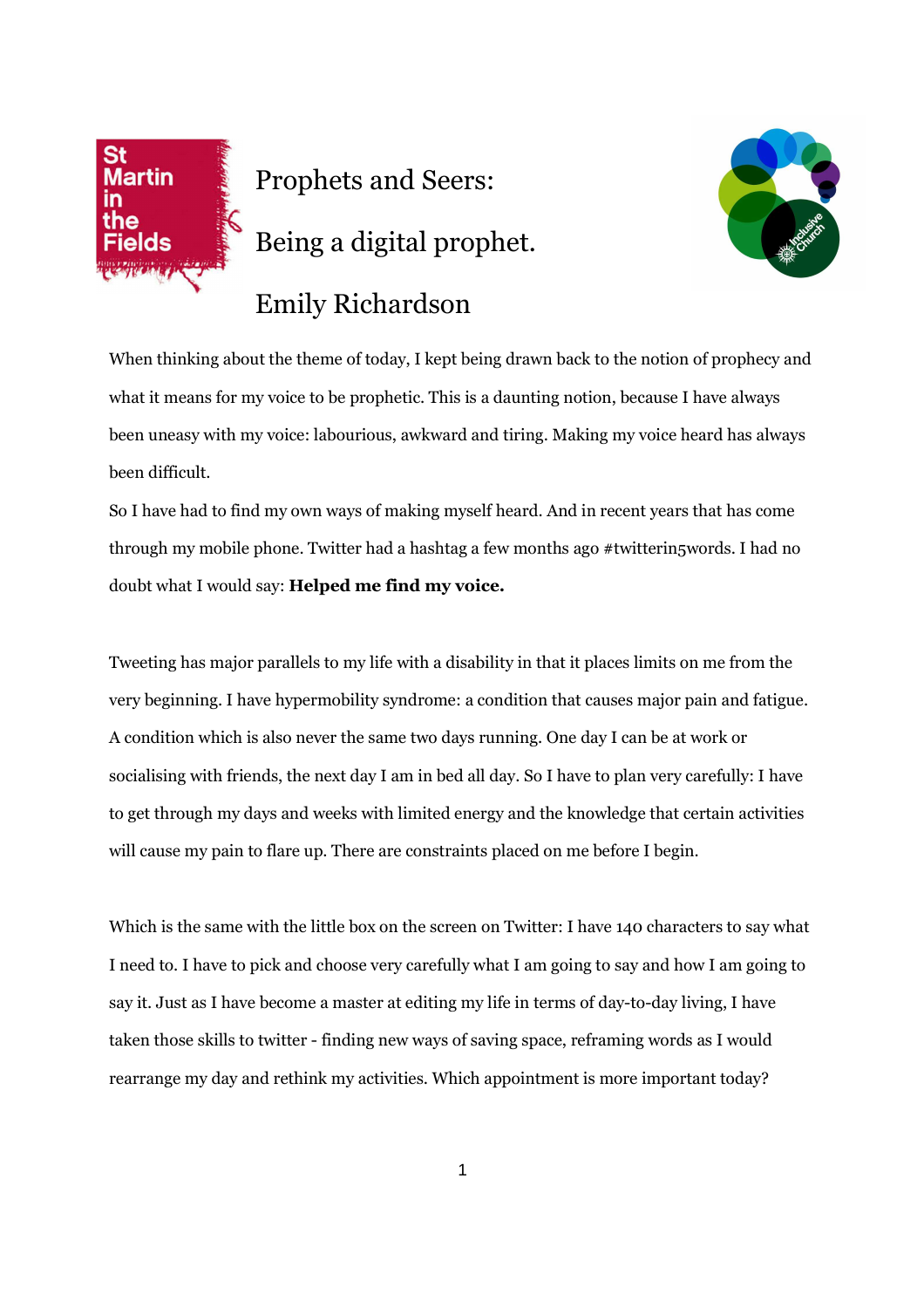Which word is more relevant to the story I am trying to tell? Words, like energy, become precious. Something to be savoured.

Twitter has taught me is how to use limitation as strength. But, actually is that really accurate? Could it be that my disability is the very reason why I can communicate so well on Twitter?

Because, when I think about it, I see my disability as providing the unique conditions for my prophetic voice. I cannot write. People would scoff and tell me not to be so down on myself. But that is a physical reality. Holding a pen is hard, making the marks upon the page is an excruciatingly slow and painful process. So I learnt from a very young age to say everything I needed to say in the fewest possible words. I am economical with words: I use them sparingly, with precision and caution. I think this is why I tweet. A writer friend of my said recently that he was considering leaving twitter because 140 characters was just not enough. For him, twitter was damaging his love of words: it was too constrictive. But twitter has had the opposite effect on me: it's deepened my love for words. Every character matters, never mind every word. You don't have to have a disregard for language and grammar to be a good tweeter: rather you need to develop a reverence for words.

And my message? What is that? I find it really hard to say, because it sounds like such a grand claim. So I looked at my bio on twitter - equally restrained by character limit.

## *Often wobbly. Frequently achey. Usually smiley.*

There we have the holy trinity of my existence: Wobbly, achey, smiley. Living in this bendy, painful body and yet somehow trying to find the funny side. Twitter has been the ideal place for me to live that out.

When joking isn't possible, twitter plays an important role in offering me space for **lamentation.** Life is hard. I have good days and I have awful days. And naming that difficulty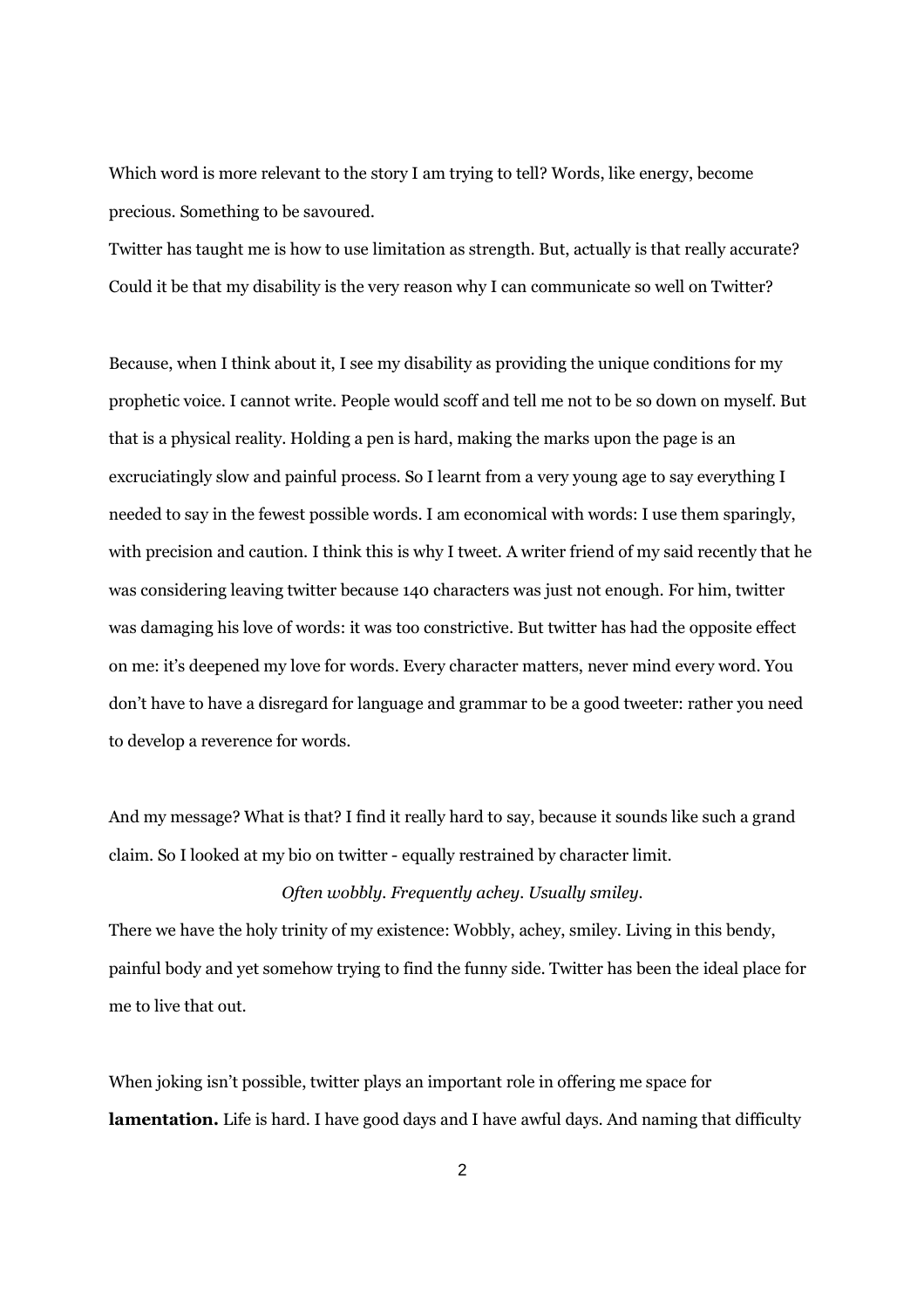has been a process that I have been able to do on twitter. It has been a safe space where I could be honest about my struggles. In fact someone once told me that they learnt more about me in a month of reading my tweets than in a whole weekend away with me.

Twitter has provided me with a vital **community of similar prophets** who I can share my life with, especially on those harder days. Even at my lowest point, emotionally and physically, I can usually tweet *something* and usually someone responds, with prayer, with encouragement or just with a silly cat picture. Twitter has done a lot to combat the isolation that living with longterm pain and fatigue can cause.

On days when I cannot be in physical fellowship with others, Twitter becomes my church: my **place of prayer**, even.

Twitter is where I find my **prophetic voice**: mainly because it is where I find the voice I am most comfortable with. I've looked through the Bible at the prophets, each one with their flaws and with their strengths. Each one with their unique telling of the message they had been given. Many, like the runaway Jonah, took a while to settle into their voice. I have tried to run away from my voice at times, because it has felt like it didn't fit, but have found that place on twitter where I can get my message across. I have been met with a community of similar prophets, with whom I can share my experience of life and all its challenges.

So I have been called to communication - which terrifies me at times. I have always maintained that I have poor communication skills, mainly because talking is an effort and holding a pen is nearly impossible. But what I am slowly realising is that I am called to a different kind of communication. Which I think is true for most of us prophets who find ourselves calling from the edge. We have to find new and creative ways of communicating. And when I read the Bible, I